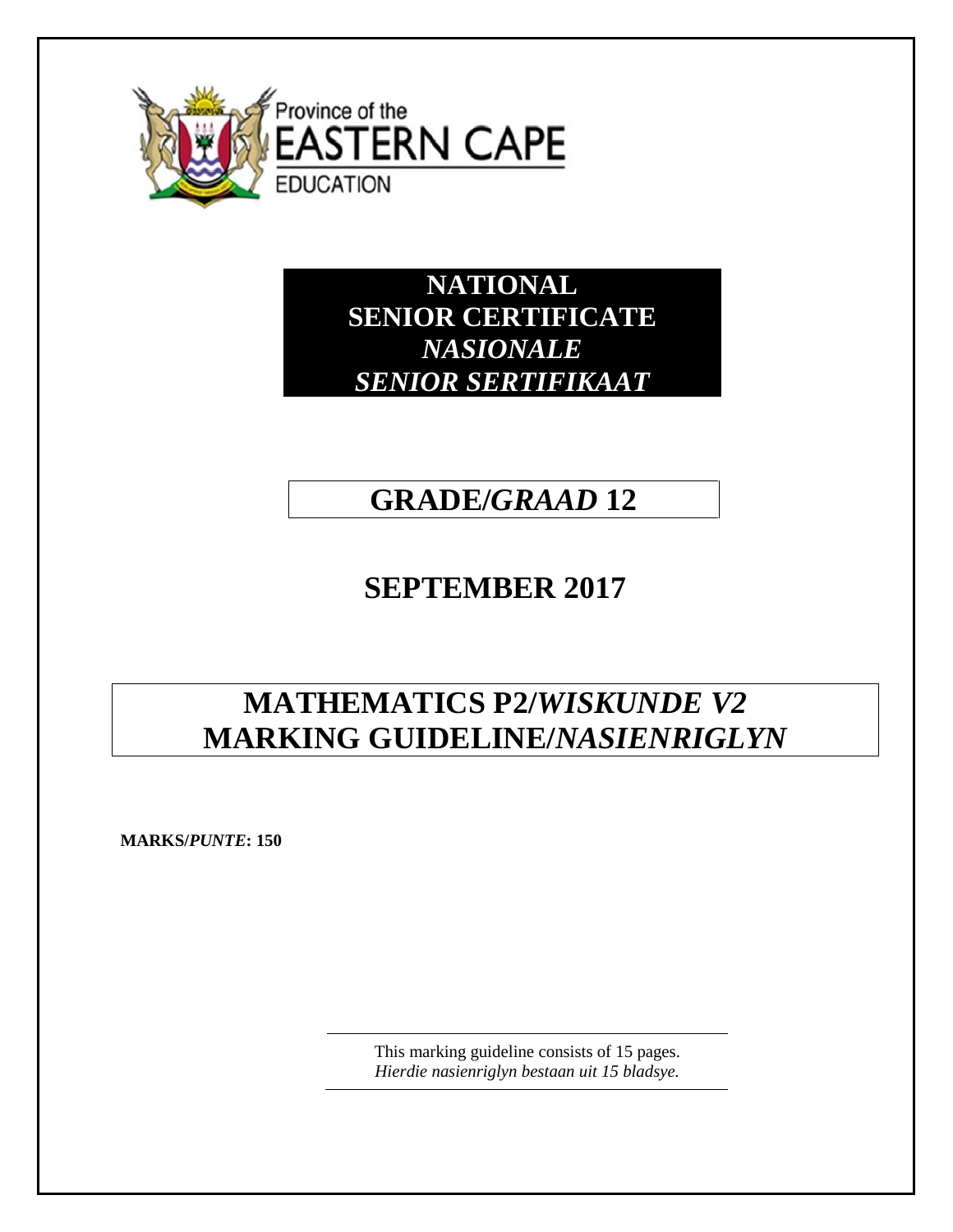#### Employee / *Werknemer* 1 2 3 4 5 6 7 8 9 10 Hours in training / *Ure in opleiding* 16 36 20 38 40 30 35 22 40 24 Productivity (units produced per day) *Productivity (units produced per day)*<br>*Produktiwiteit (eenhede per dag vervaardig)* | 45 | 70 | 44 | 56 | 60 | 48 | 75 | 60 | 63 | 38  $1.1$   $\sqrt{2}$ -4 correct Scatter plot / *Spreidiagram* points / *korrekte punte*  80 75 5-7 correct 70 points / 65 *korrekte punte Produktiwiteit eenhede per dag vervaardig*  Produktiwiteit eenhede per dag vervaardig 60 Productivity units produced per day / Productivity units produced per day plotting all 55 points / 50 *afsteek van*  45 *alle punte* 40 35 30 25 20 15 10 5 0 0 5 10 15 20 25 30 35 40 45 Hours in training / *Ure in opleiding* (3) 1.2  $a = 29.22$  A  $\sqrt{B}$  $b = 0,89$  equation / *vergelyking*  $y = 29,22 + 0,89x$ (3) 1.3  $(30.9:55.50)$  $\checkmark$  mean point / *gemiddelde punt*  $(30,90; 55,50)$ and/*en y*-int/*y-afsnit* 29,22 *y*-int / *y*-*afsnit* 29,22 regression line / *regressielyn* (2) 1.4 subst./ *verv.*  $y = 29,22 + 0,89(25)$ **ANSWER ONLY FULL MARKS**  $\checkmark$  answer /  $=51,47$ *SLEGS ANTWOORD VOLPUNTEantwoord* **OR/***OF*  $y = 51,38$  calculator /[*sakrekenaar gebruik*] (2) 1.5  $r = 0,66$  $\checkmark$  answer / *antwoord* (1) 1.6 Moderately strong positive correlation / answer / *Matige sterk positiewe korrelasie antwoord* (1) **[12]**

**QUESTION/***VRAAG* **1**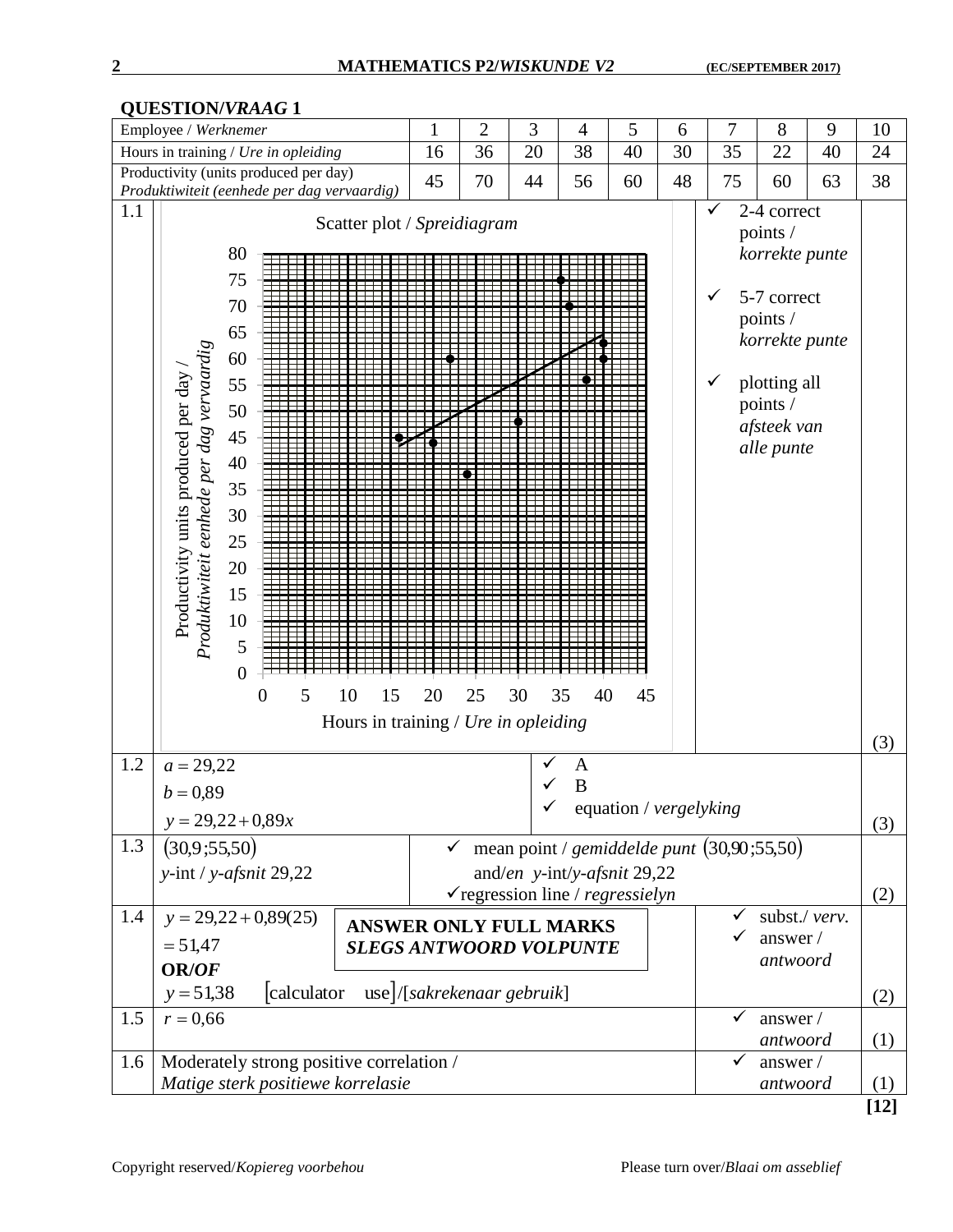

### **QUESTION/***VRAAG* **2**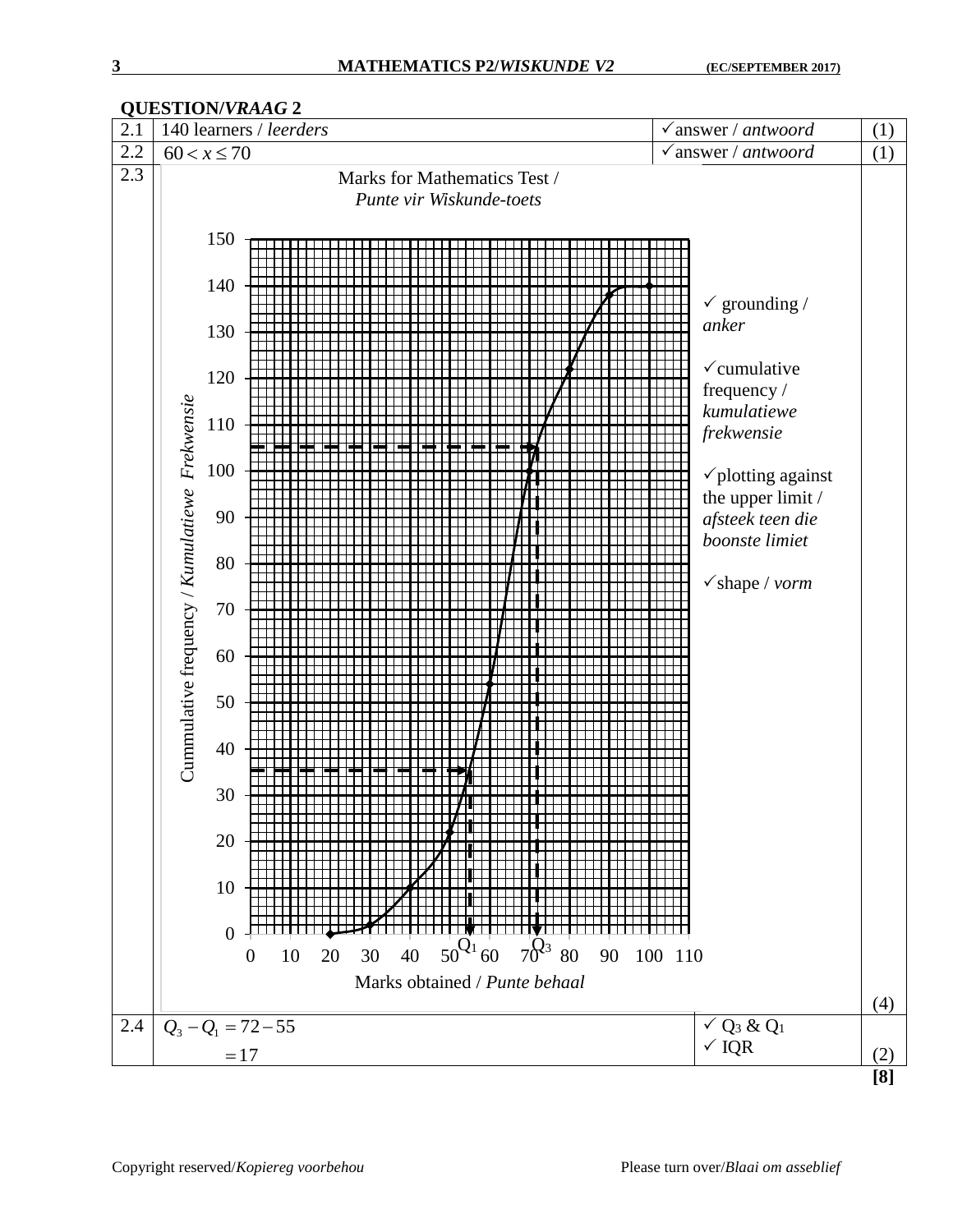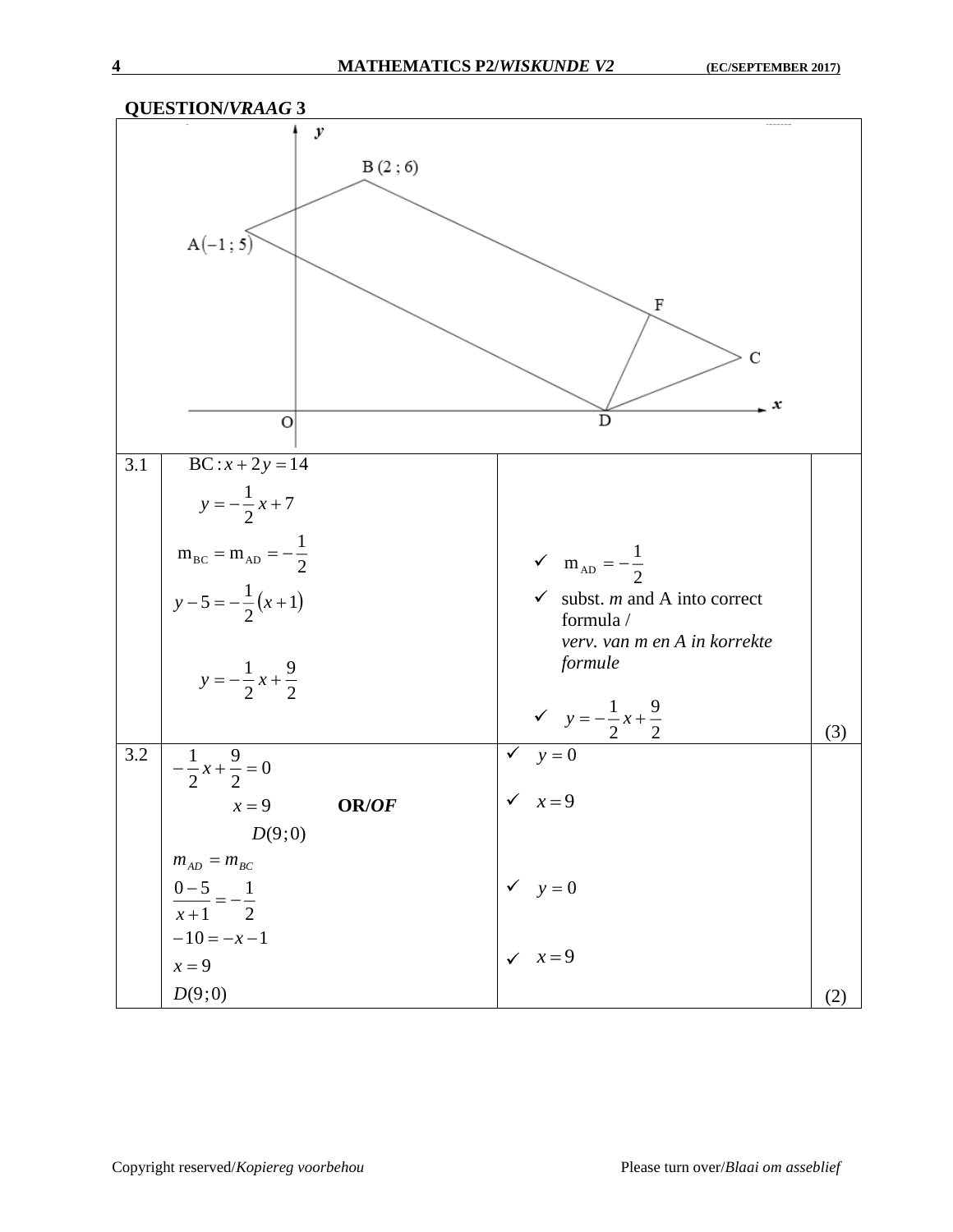| 3.3 | $m_{FD} = \frac{2-0}{10-9}$<br>$=2$                                                                                               | $m_{FD} = 2$             | $\checkmark$ correct subst. / korrekte verv.                                                                                                                          |      |
|-----|-----------------------------------------------------------------------------------------------------------------------------------|--------------------------|-----------------------------------------------------------------------------------------------------------------------------------------------------------------------|------|
|     | $m_{BC} \times m_{FD} = 2 \times -\frac{1}{2}$                                                                                    |                          |                                                                                                                                                                       |      |
|     | $=-1$<br>$FD \perp BC \qquad [m_{BC} \times m_{FD} = -1]$                                                                         | $m_{BC}$ × $m_{FD}$ = -1 |                                                                                                                                                                       | (3)  |
| 3.4 | AD = $\sqrt{(-1-9)^2 + (5-0)^2}$<br>$=\sqrt{125}$                                                                                 |                          | subt. into correct formula /<br>verv. in korrekte formule                                                                                                             |      |
|     | $=5\sqrt{5}$                                                                                                                      | $\sqrt{AD} = 5\sqrt{5}$  |                                                                                                                                                                       | (2)  |
| 3.5 | $FD = \sqrt{(9-10)^2 + (0-2)^2}$<br>$=\sqrt{5}$                                                                                   |                          | $\checkmark$ subst. into correct formula /<br>verv. in korrekte formule                                                                                               |      |
|     | A of ABCD $= b \times h$                                                                                                          | $\sqrt{FD} = \sqrt{5}$   |                                                                                                                                                                       |      |
|     | $=5\sqrt{5}\times\sqrt{5}$                                                                                                        |                          | subst into correct formula /                                                                                                                                          |      |
|     | $= 25$                                                                                                                            | $\checkmark$             | verv. in korrekte formule<br>answer / antwoord                                                                                                                        | (4)  |
| 3.6 | $m_{AB} = m_{DC}$<br>$=\frac{6-5}{2-(-1)}$<br>$=\frac{1}{3}$<br>$\therefore$ Inclination of / Helling van DC = 18,43 <sup>0</sup> |                          | subst. into<br>$\checkmark$<br>correct formula<br>$/$ verv. in<br>korrekte<br>formule<br>$\mathcal{M}_{AB} = \frac{1}{3}$<br>$\checkmark$ $\theta_{DC} = 18,43^\circ$ |      |
|     | Inclination of / Helling van AD = $180^{\circ}$ – tan <sup>-1</sup> $\left(\frac{1}{2}\right)$<br>$= 153,43^{\circ}$              |                          | $\checkmark$ $\theta_{AD} = 153,43^{\circ}$                                                                                                                           |      |
|     | $\angle A\hat{D}C = 153,43^{\circ} - 18,43^{\circ}$                                                                               |                          |                                                                                                                                                                       |      |
|     | $=135^0$                                                                                                                          |                          | $\sqrt{AC} = 135^\circ$                                                                                                                                               |      |
|     | $\therefore$ ABC = 135 <sup>0</sup>   opp $\angle s$ of a parm./teenoorst. $\angle e$ van $\parallel^m$                           |                          | $\sqrt{ABC} = 135^\circ$                                                                                                                                              | (6)  |
|     |                                                                                                                                   |                          |                                                                                                                                                                       | [20] |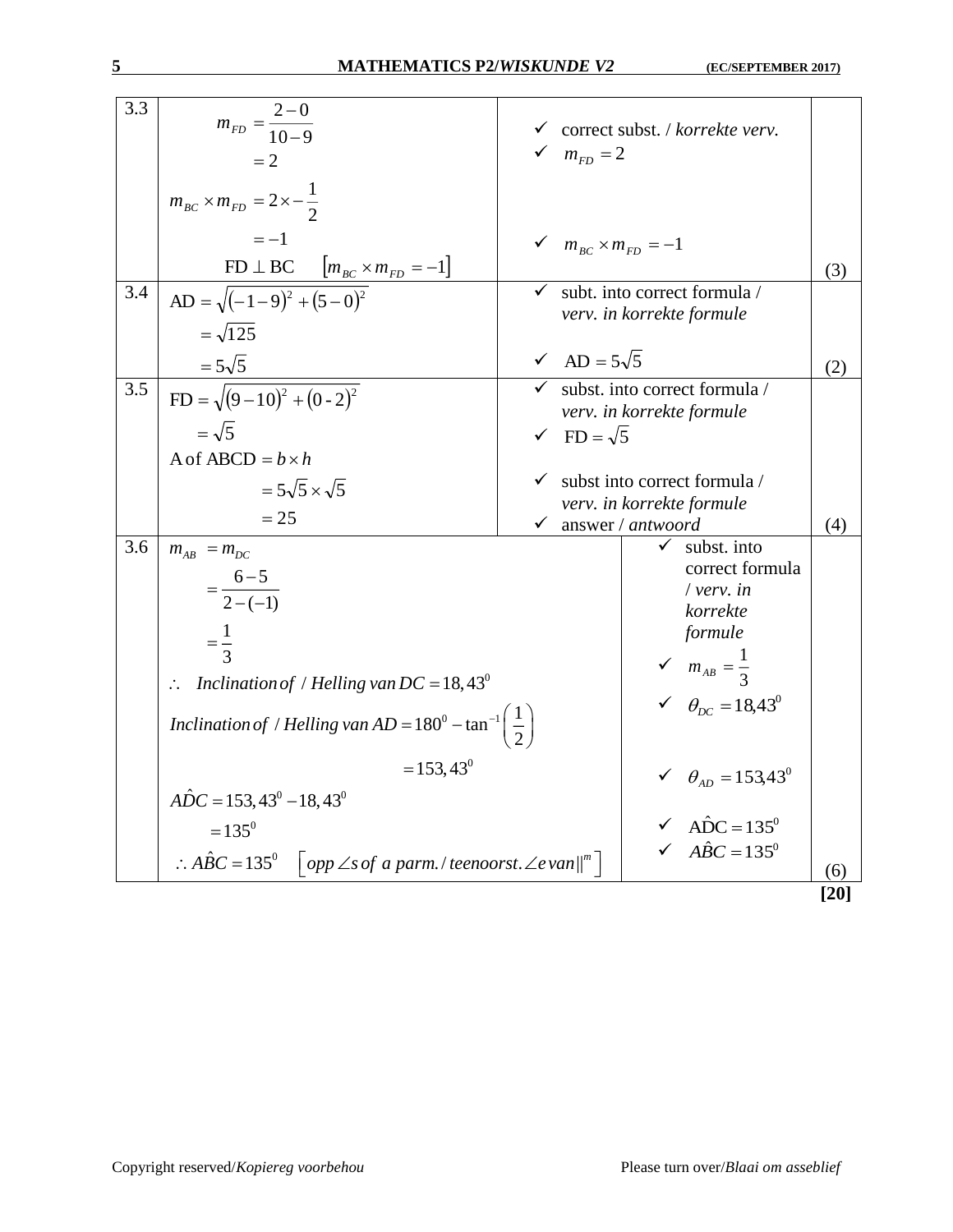|     | <b>QUESTION/VRAAG 4</b>                          |                                                                           |                                                                          |            |
|-----|--------------------------------------------------|---------------------------------------------------------------------------|--------------------------------------------------------------------------|------------|
|     | y,<br>0<br>T<br>U                                | R<br>S<br>$P(4; -6)$                                                      | Q.                                                                       |            |
| 4.1 | $x_s = \frac{0+4}{2}$                            | $y_s = \frac{0-6}{2}$                                                     | subst. into correct formula<br>$\checkmark$<br>verv. in korrekte formule |            |
|     | $=2$<br>$S(2, -3)$                               | $=-3$                                                                     | both coordinates /<br>✓                                                  |            |
|     |                                                  | <b>Answer only full marks</b><br><b>Slegs antwoord volpunte</b>           | beide koördinate                                                         |            |
|     |                                                  |                                                                           |                                                                          | (2)        |
| 4.2 | $SP = \sqrt{(2-4)^2 + (-3+6)^2}$<br>$=\sqrt{13}$ |                                                                           | subst. into correct formula<br>$\checkmark$<br>verv. in korrekte formule |            |
|     |                                                  |                                                                           | answer / antwoord<br>$\checkmark$                                        | (2)        |
| 4.3 | $(x-2)^2 + (y+3)^2 = 13$                         |                                                                           | correct subt. centre /                                                   |            |
|     |                                                  |                                                                           | korrekte verv. middelpunt<br>$r^2 = 13$ .                                |            |
| 4.4 |                                                  | Tangent $\perp$ radius / Raaklyn $\perp$ radius                           | $\checkmark$<br>answer / antwoord                                        | (2)<br>(1) |
| 4.5 |                                                  |                                                                           | subst. into correct form.<br>✔                                           |            |
|     | $m_{\text{rad}} = \frac{-3+6}{2-4}$              |                                                                           | verv. in korrekte formule                                                |            |
|     | $=-\frac{3}{2}$                                  |                                                                           | $\mathcal{M}_{\text{rad}} = -\frac{3}{2}$                                |            |
|     |                                                  |                                                                           |                                                                          |            |
|     | $m_{\text{tan}} = \frac{2}{3}$                   | $[\text{radius} \perp \text{tan}]$ $[\text{radius} \perp \text{raaklyn}]$ | $\sqrt{m_{\tan}^2} = \frac{2}{3}$                                        |            |
|     | $y+6=\frac{2}{3}(x-4)$                           |                                                                           | subst. into correct form /<br>$\checkmark$<br>verv. in korrekte formule  |            |
|     | $=\frac{2}{3}x-\frac{26}{3}$                     |                                                                           |                                                                          |            |
|     |                                                  |                                                                           |                                                                          | (4)        |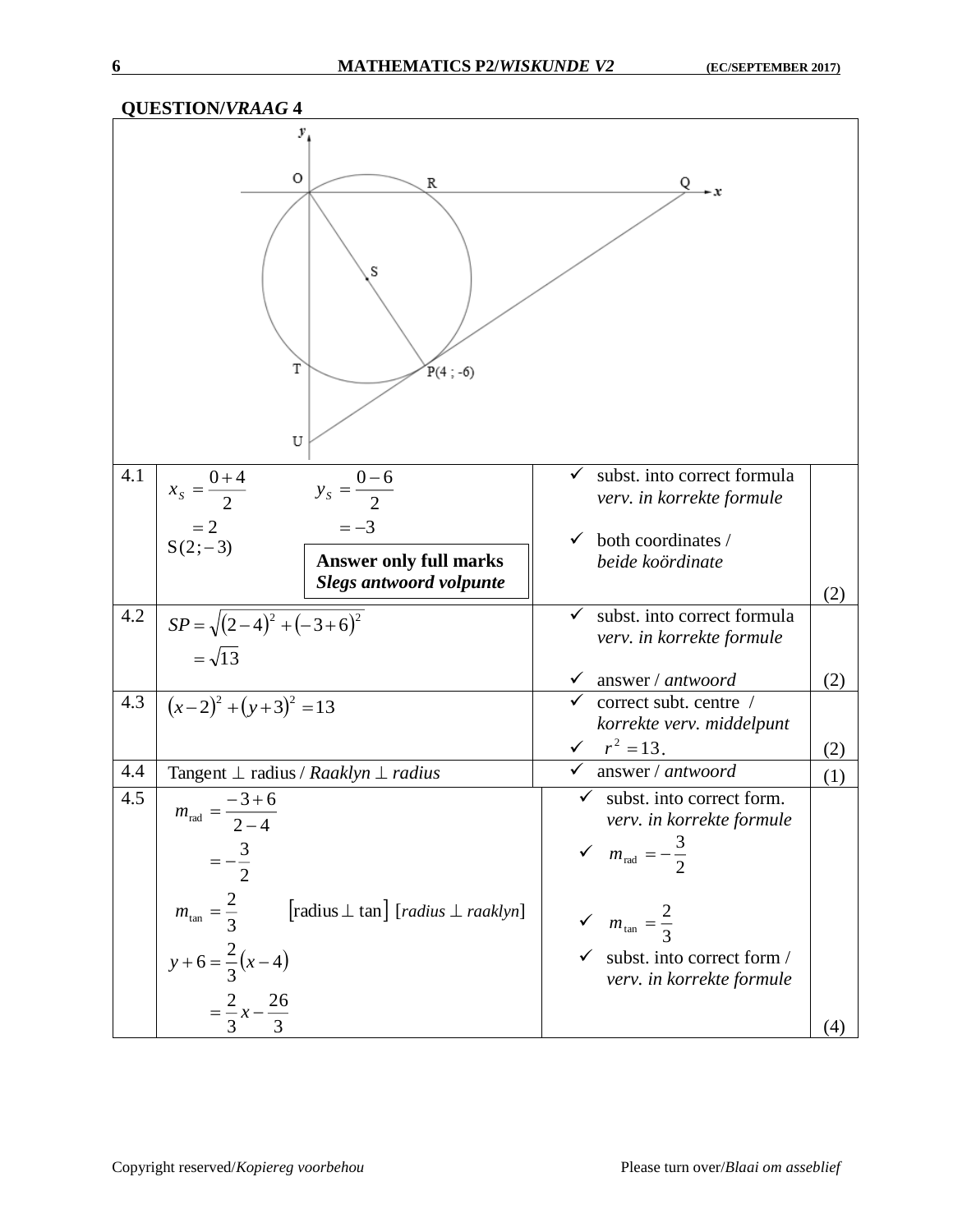| 4.6 |                                                                                                              | $\checkmark$<br>$x=0$                                                             |                   |
|-----|--------------------------------------------------------------------------------------------------------------|-----------------------------------------------------------------------------------|-------------------|
|     | $\left( (0-2)^2 + (y+3)^2 \right) = 13$                                                                      | $\checkmark (y+3)^2 = 9$                                                          |                   |
|     | $(y+3)^2 = 9$                                                                                                | $y + 3 = \pm 3$                                                                   |                   |
|     | $y + 3 = \pm 3$                                                                                              |                                                                                   |                   |
|     | $y_T = -6$                                                                                                   | $y = -6$                                                                          |                   |
|     | $T(0;-6)$                                                                                                    |                                                                                   |                   |
|     |                                                                                                              |                                                                                   |                   |
|     | OR/OF                                                                                                        |                                                                                   |                   |
|     | $(0-2)^2 + (y+3)^2 = 13$                                                                                     | $\checkmark$ subst. $x = 0$ in eqn of circle<br>verv. $x = 0$ in verg. van sirkel |                   |
|     | $y^2 + 6y = 0$                                                                                               | $\checkmark$ standard form /                                                      |                   |
|     | $y(y+6)=0$                                                                                                   | standaardvorm                                                                     |                   |
|     | $y_T = -6$                                                                                                   | $\checkmark$ factors / faktore                                                    |                   |
|     | $T(0;-6)$                                                                                                    | $\sqrt{y_r} = -6$                                                                 |                   |
|     |                                                                                                              |                                                                                   |                   |
|     | OR/OF                                                                                                        |                                                                                   |                   |
|     | Draw horizontal line $y = -3$ with M on OT                                                                   |                                                                                   |                   |
|     | Trek horisontale lyn $y = -3$ met M op OT                                                                    |                                                                                   |                   |
|     | $\lceil \perp \text{ from centre bisect the chord} \rceil$<br>$OM = MT$                                      | $\sqrt{S/R}$                                                                      |                   |
|     | $\lceil \bot$ vanaf middelpunt halveer koord]                                                                | $\checkmark$ length of / lengte van MT                                            |                   |
|     | $OM = 3$                                                                                                     |                                                                                   |                   |
|     | $\therefore MT = 3$                                                                                          | $\checkmark$ length of / lengte van OT                                            |                   |
|     | $\therefore OT = 6$                                                                                          | answer / antwoord                                                                 |                   |
|     | $\therefore T(0;-6)$                                                                                         |                                                                                   | (4)               |
|     |                                                                                                              |                                                                                   |                   |
| 4.7 |                                                                                                              |                                                                                   |                   |
|     | At U, $y = -\frac{26}{3}$                                                                                    | $V = U\left(0, -\frac{26}{2}\right)$                                              |                   |
|     |                                                                                                              |                                                                                   |                   |
|     | $\therefore TU = \frac{26}{3} - 6$                                                                           |                                                                                   |                   |
|     |                                                                                                              |                                                                                   |                   |
|     | $=\frac{8}{3}$                                                                                               | $\checkmark$ length of / lengte van TU                                            |                   |
|     |                                                                                                              |                                                                                   |                   |
|     | $=\frac{\frac{1}{2} \times 6 \times 4}{\frac{1}{2} \times \frac{8}{3} \times 4}$<br>Area $\Delta \text{OTP}$ |                                                                                   |                   |
|     |                                                                                                              | length of / lengte van OT                                                         |                   |
|     | $\frac{1}{\text{Area } \Delta \text{PTU}}$                                                                   | correct subst /<br>korrekte verv.                                                 |                   |
|     |                                                                                                              |                                                                                   |                   |
|     |                                                                                                              |                                                                                   |                   |
|     |                                                                                                              | answer / antwoord<br>✓                                                            | (5)               |
|     |                                                                                                              |                                                                                   | $\left[20\right]$ |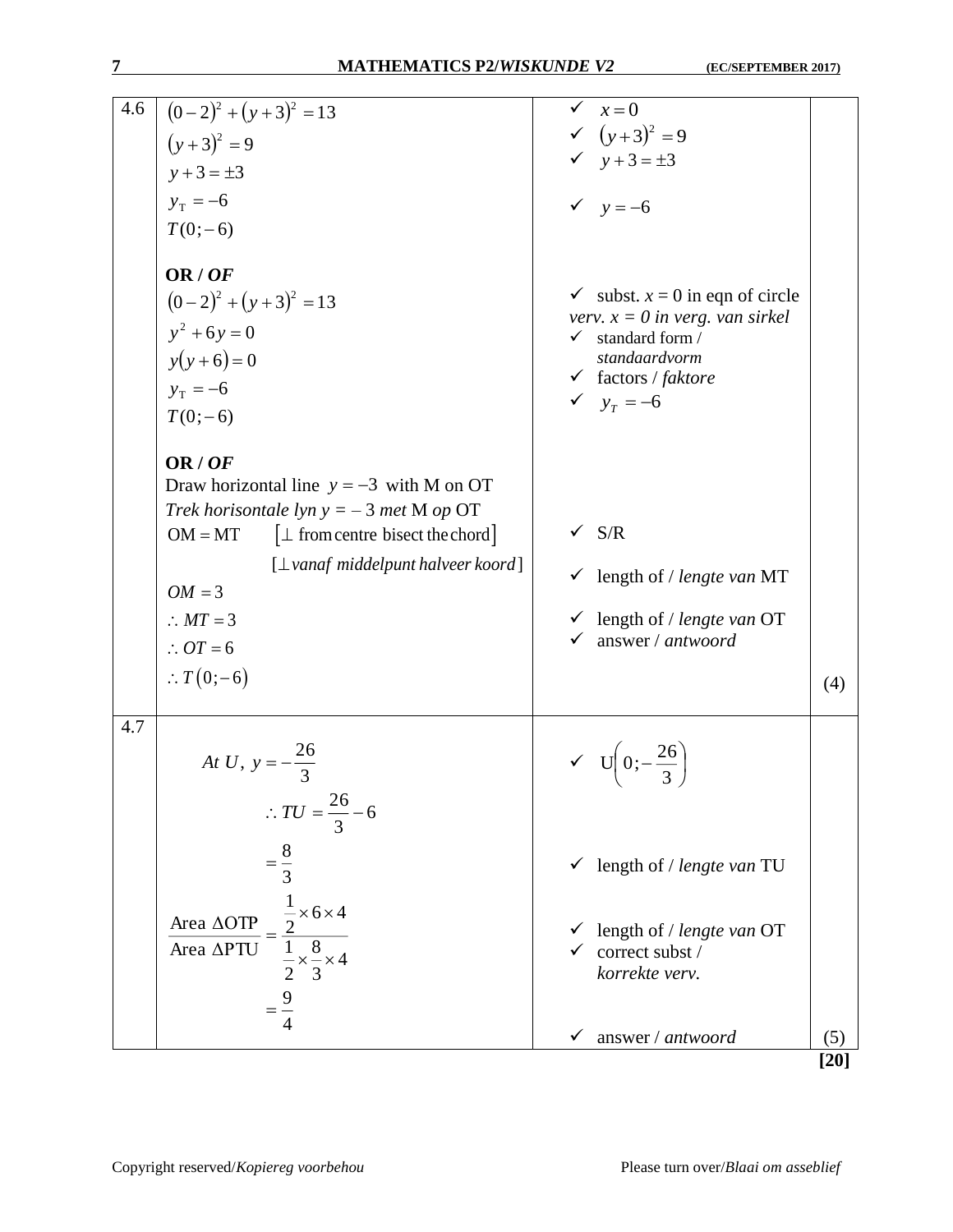| <b>QUESTION/VRAAG 5</b> |                                                                                                                        |                                                                     |                                                                             |     |  |
|-------------------------|------------------------------------------------------------------------------------------------------------------------|---------------------------------------------------------------------|-----------------------------------------------------------------------------|-----|--|
| 5.1.1                   | $\frac{\sqrt{15}}{8}$<br>$\sin 2x = -$                                                                                 |                                                                     |                                                                             |     |  |
|                         | 8<br>$\sqrt{15}$<br>2x<br>$\overline{7}$                                                                               |                                                                     | $\checkmark$ diagram / diagram                                              |     |  |
|                         | $\cos 2x = 2\cos^2 x - 1$<br>$2\cos^2 x = \cos 2x + 1$                                                                 |                                                                     | $\checkmark$ identity of cos2x<br>identiteit van cos2x                      |     |  |
|                         | $\cos x = \sqrt{\frac{\cos 2x + 1}{2}}$                                                                                |                                                                     | $\checkmark$ cos x subject of formula /<br>$\cos x$ onderwerp $v/d$ formule |     |  |
|                         | $=\sqrt{\frac{7}{8}+1}$                                                                                                | $\sqrt{\cos 2x} = \frac{7}{8}$                                      | $\checkmark$ answer / antwoord                                              |     |  |
|                         | $=\frac{\sqrt{15}}{1}$<br>OR/OF                                                                                        |                                                                     |                                                                             |     |  |
|                         | $\cos 2x = 2\cos^2 x - 1$                                                                                              |                                                                     | $\checkmark$ identity / identiteit                                          |     |  |
|                         |                                                                                                                        |                                                                     |                                                                             |     |  |
|                         | $\frac{7}{8}$ = 2cos <sup>2</sup> x -1                                                                                 | $\sqrt{\cos 2x} = \frac{7}{8}$<br>$\sqrt{\cos^2 x} = \frac{15}{16}$ |                                                                             |     |  |
|                         | $\frac{15}{16} = \cos^2 x$                                                                                             |                                                                     |                                                                             |     |  |
|                         |                                                                                                                        |                                                                     | $\checkmark$ answer / antwoord                                              |     |  |
|                         | $\therefore \cos x =$                                                                                                  |                                                                     |                                                                             |     |  |
| 5.2                     |                                                                                                                        |                                                                     |                                                                             | (5) |  |
|                         | $\sin(180^\circ - \theta) \sin(540^\circ - \theta) \cos(\theta - 90^\circ)$<br>$\tan(-\theta)\sin^2(360^\circ-\theta)$ |                                                                     | $\sin \theta$<br>$\checkmark$                                               |     |  |
|                         |                                                                                                                        |                                                                     | $\sin \theta$                                                               |     |  |
|                         | $=\frac{(\sin \theta)(\sin \theta)(\sin \theta)}{}$<br>$\sqrt{(-\tan \theta)(-\sin \theta)^2}$                         |                                                                     | $\checkmark$ sin $\theta$                                                   |     |  |
|                         | $\sin\theta$                                                                                                           |                                                                     | $\checkmark$ $(-\tan\theta)$<br>$\checkmark$ $(-\sin\theta)^2$              |     |  |
|                         | = -<br>$\sin \theta$                                                                                                   |                                                                     |                                                                             |     |  |
|                         | $cos\theta$                                                                                                            |                                                                     | $\sqrt{\frac{\sin \theta}{\cos \theta}} = \tan \theta$                      |     |  |
|                         | $=-\cos\theta$                                                                                                         |                                                                     | $(-\cos\theta)$<br>✓                                                        | (7) |  |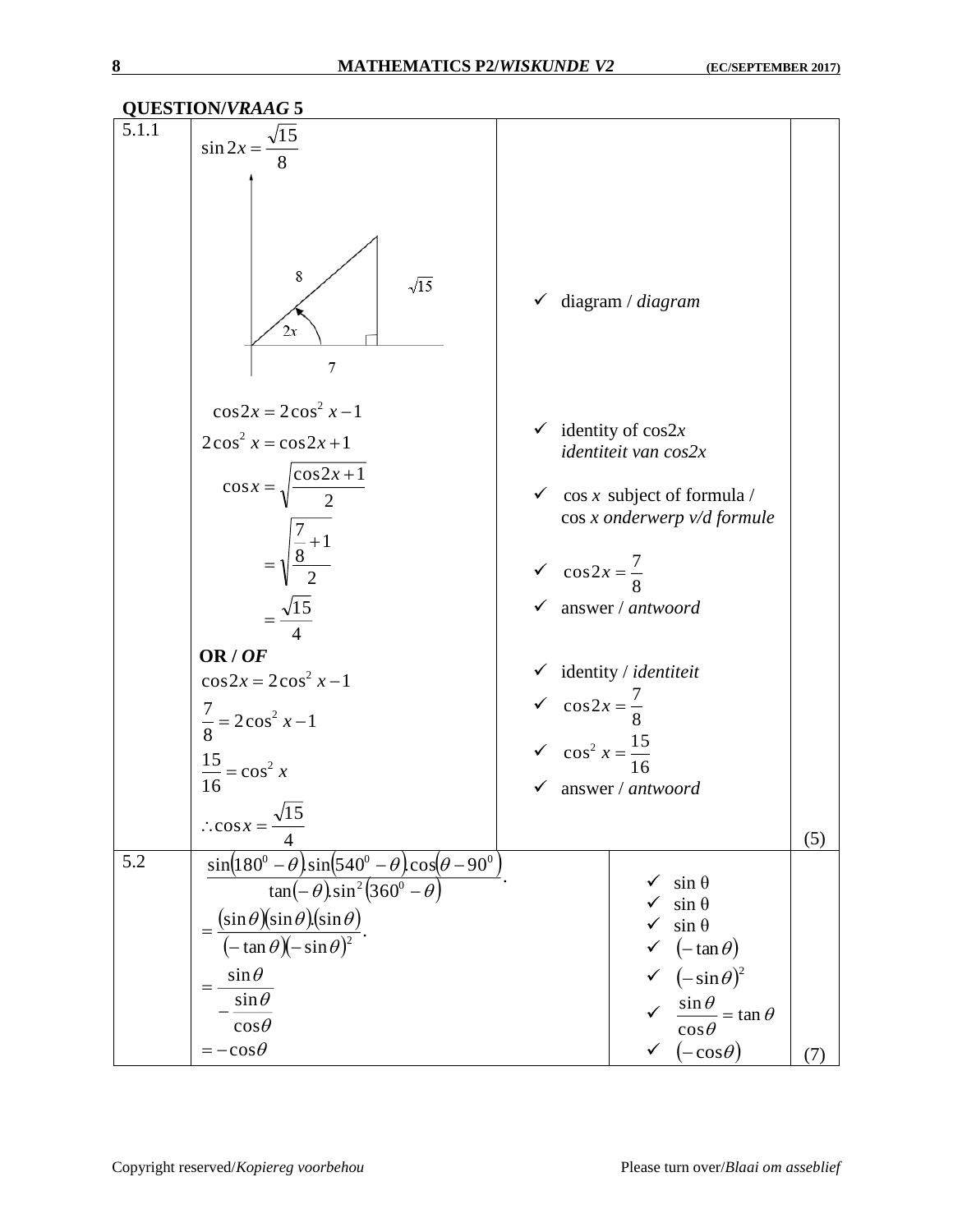| 5.3.1 | LHS = $\frac{\sin 5x \cdot \cos 3x - \cos 5x \cdot \sin 3x}{1}$<br>$\tan 2x$<br>$=\frac{\sin(5x-3x)}{-1}$<br>$\tan 2x$<br>$=\frac{\sin 2x}{\sin 2x}-1$<br>$\cos 2x$<br>$=\cos 2x-1$<br>$= 1 - 2 \sin^2 x - 1$<br>$=-2\sin^2 x$<br>$\therefore$ LHS = RHS |                                                                                                               | $\checkmark$ sin(5x-3x)<br>$\checkmark$ tan $2x = \frac{\sin 2x}{\sin 2x}$<br>$\cos 2x$<br>$\checkmark$ simplification /<br>vereenvoudiging<br>$\checkmark$ identity/identiteit<br>$1-2\sin^2 x$ | (4)              |
|-------|----------------------------------------------------------------------------------------------------------------------------------------------------------------------------------------------------------------------------------------------------------|---------------------------------------------------------------------------------------------------------------|--------------------------------------------------------------------------------------------------------------------------------------------------------------------------------------------------|------------------|
| 5.3.2 | $\tan 2x = 0$                                                                                                                                                                                                                                            | OR/OF tan $2x$ is undefined                                                                                   | $\tan 2x = 0$                                                                                                                                                                                    |                  |
|       | $2x = 0^0$ or / of $180^0$<br>$x = 0^0$ or / of 90 <sup>0</sup>                                                                                                                                                                                          | / is ongedefinieerd<br>$2x = 90^{\circ}$ or/of 270 <sup>°</sup><br>$x = 45^{\circ} \text{ or/of} 135^{\circ}$ | /undefined<br>ongedefinieerd<br>$\sqrt{0^0}$ or/of $180^0$<br>✓ 90 $^{\circ}$ or/of 270 $^{\circ}$<br>answers /<br>antwoorde                                                                     | $\left(4\right)$ |

**[20]**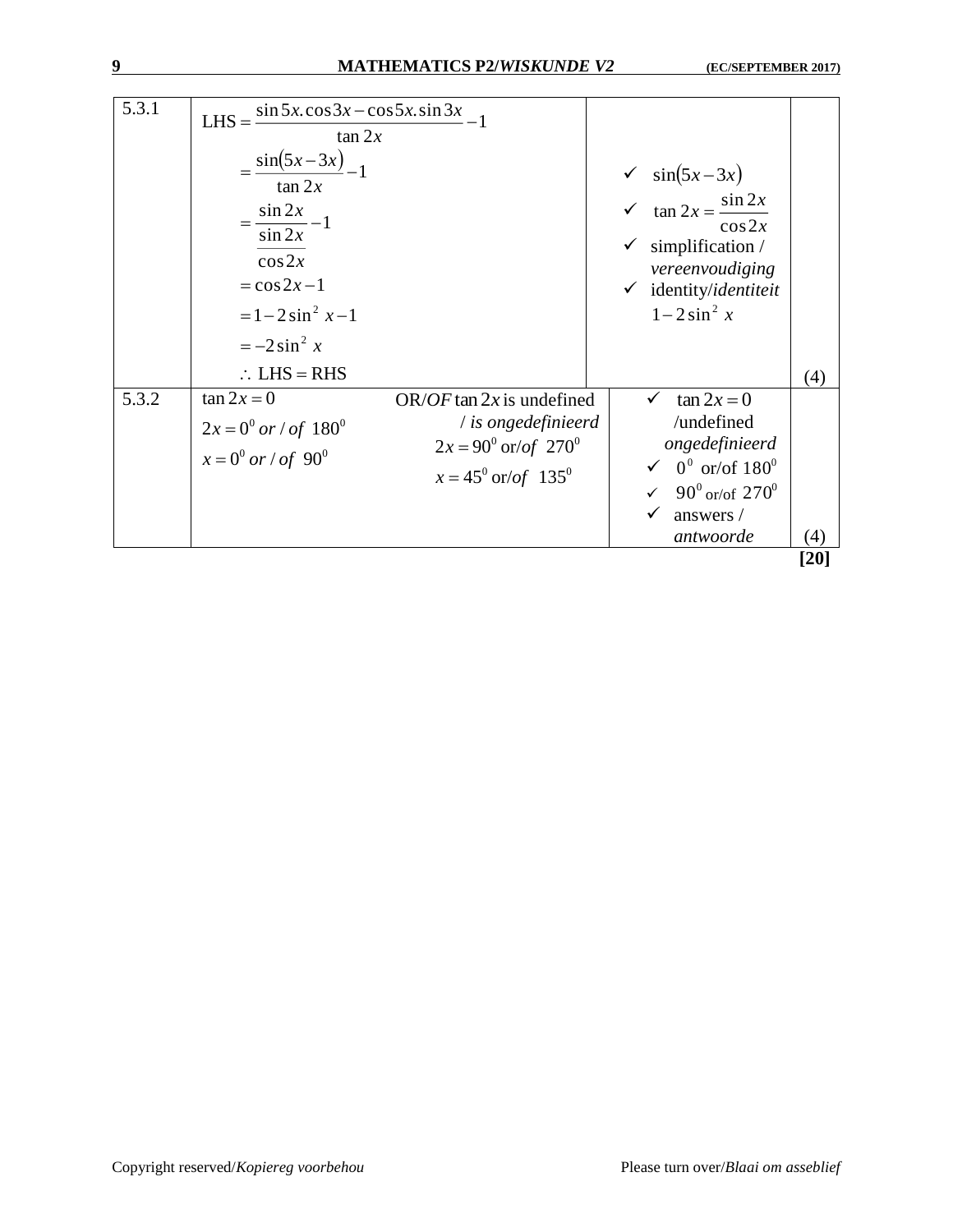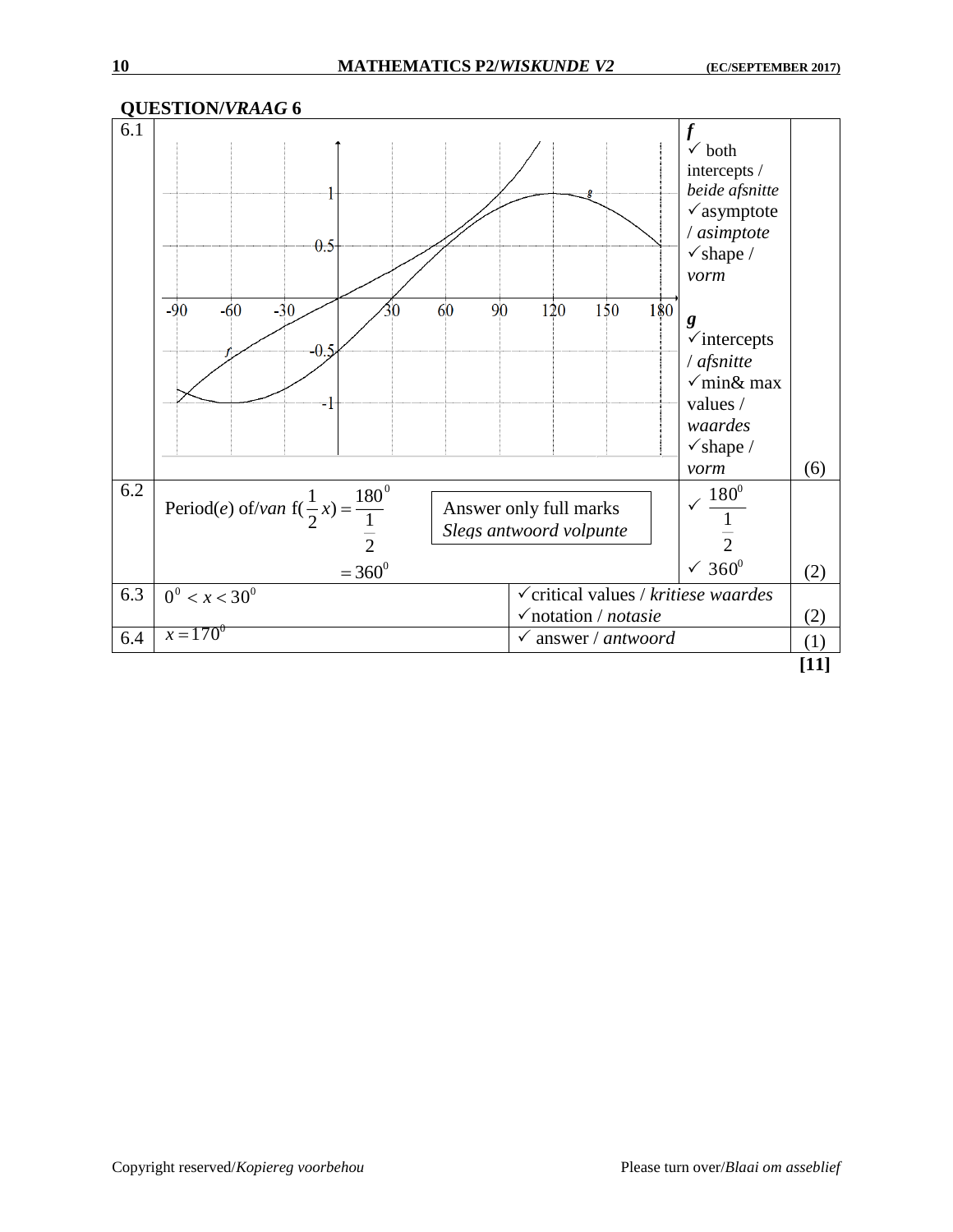|     | <b>QUESTION/VRAAG7</b>                                                                                                                   |                     |                                                                                                                                           |        |
|-----|------------------------------------------------------------------------------------------------------------------------------------------|---------------------|-------------------------------------------------------------------------------------------------------------------------------------------|--------|
|     | А<br>17<br>$105^\circ$<br>B<br>17<br>C                                                                                                   | 13                  | , D<br>$75^\circ$                                                                                                                         |        |
| 7.1 | Area $\triangle ABC = \frac{1}{2}$ .AB.BC.sin $\hat{B}$                                                                                  | $\checkmark$        | Area rule formula /<br>Oppervlakte reël formule                                                                                           |        |
|     | $=\frac{1}{2}\times17\times17\times\sin 105^\circ$<br>$= 139,58$                                                                         |                     | $\checkmark$ correct subst. / korrekte verv.<br>$\sqrt{a}$ nswer / antwoord                                                               | (3)    |
| 7.2 | $AC2 = AB2 + BC2 - 2.AB.BC.cos\hat{B}$<br>$= 17^2 + 17^2 - 2.17.17 \cdot \cos 105^\circ$<br>$= 727,5974081$<br>$\therefore$ AC = 26,97   | $\sqrt{AC} = 26.97$ | $\checkmark$ cosine rule formula<br>cosinus-reël formule<br>$\checkmark$ correct subst into cosine rule<br>korrekte verv. in cosinus-reël | (3)    |
| 7.3 | sinACD<br>sinD<br>AC<br>AD<br>sinACD<br>$sin75^\circ$<br>26,97<br>13<br>$sinACD = 13 \times \frac{sin75^{\circ}}{2}$<br>$= 0,4655927231$ | $\checkmark$        | sine rule formula<br>sinus-reël formule<br>$\checkmark$ correct subst. into sine rule<br>korrekte verv. in sinus-reël                     |        |
|     | $\angle ACD = 27,75^{\circ}$                                                                                                             | $\checkmark$        | answer / antwoord                                                                                                                         | (3)    |
| 7.4 | Converse opp $\angle$ s of a cyclic quad<br>Omgekeerde: ∠e van koordevierhoek<br>OR/OF                                                   |                     | reason / rede<br>OR/OF                                                                                                                    |        |
|     | int.opp. $\angle$ s of a quad supp<br>oorst. binne $\angle e$ van koordevierhoek suppl                                                   |                     | reason / rede                                                                                                                             | (1)    |
|     |                                                                                                                                          |                     |                                                                                                                                           | $[10]$ |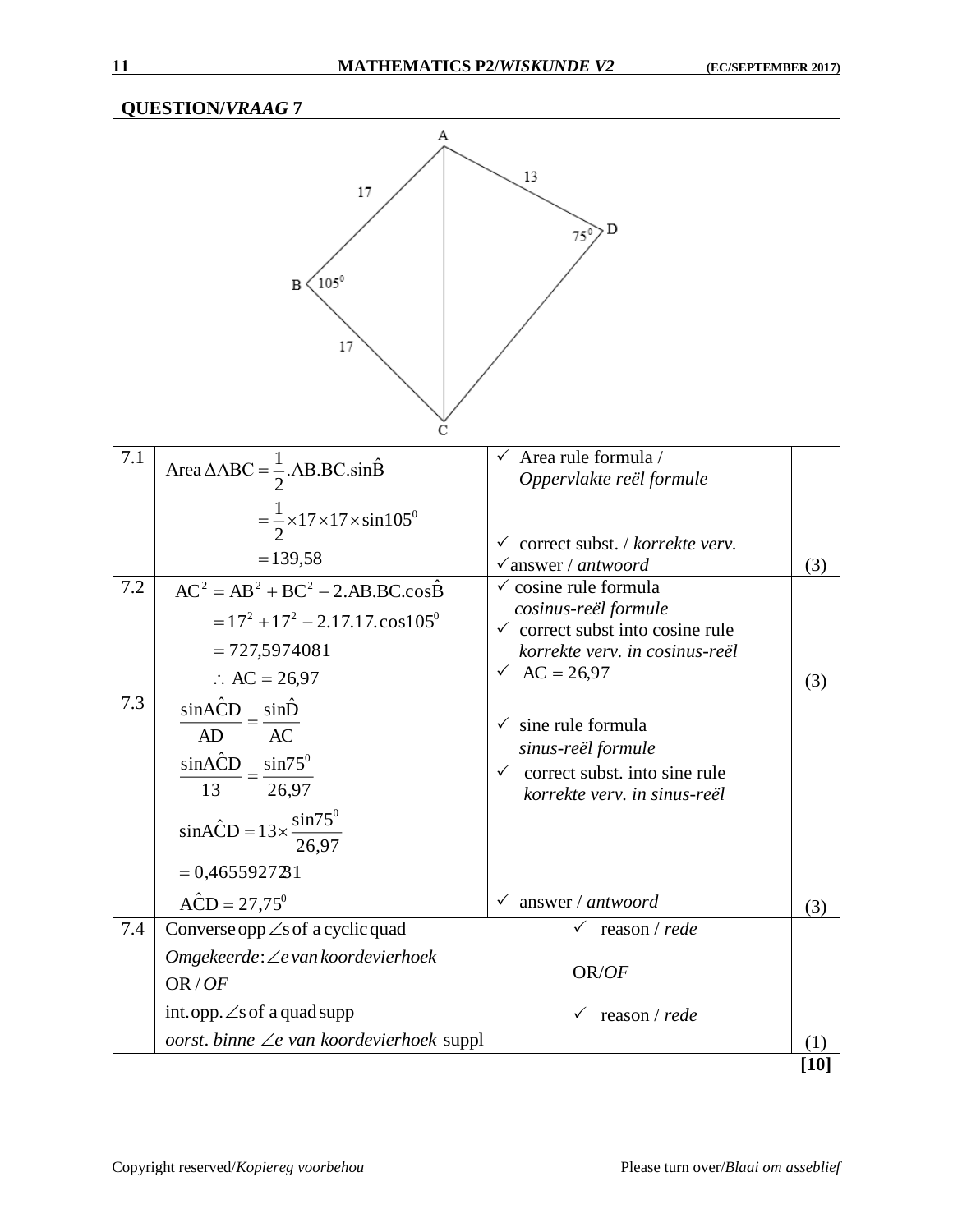|       | <b>QUESTION/VRAAG 8</b>                                                                                       |                     |                                       |        |
|-------|---------------------------------------------------------------------------------------------------------------|---------------------|---------------------------------------|--------|
| 8.1   | S<br>T<br>2<br>$\mathbf{P}$                                                                                   | U                   |                                       |        |
| 8.1.1 | $\hat{S} = 90^{\circ}$ $[\angle \text{in semi} - \text{circle} / \angle \text{in semi} - \text{sirkel}]$      |                     | S<br>$\mathbf R$<br>✓<br>$\checkmark$ | (2)    |
| 8.1.2 | $\hat{T}_2 = \hat{S} = 90^\circ$ [corresp. $\angle$ s / ooreenk. $\angle$ e, RS  QU]                          |                     | S/R                                   |        |
|       | $\therefore$ T is the midpt of SP<br>[line from centre $\perp$ to chord]                                      |                     | S/R<br>$\checkmark$                   |        |
|       | T is die midpt van SP [lyn vanaf middelpunt $\perp$ op koord]<br>$QP = 10$ and/en TP = 8                      |                     | $\checkmark$<br>subst. into           |        |
|       | $QT^2 = (10)^2 - (8)^2$ [Pyth. Theorem/Stelling]                                                              |                     | Pyth.                                 |        |
|       | $\therefore$ QT = 6                                                                                           |                     | verv. in<br>$P$ <i>yth.</i>           |        |
|       | [radii]<br>$QU = QP = 10$                                                                                     |                     | <b>QT</b>                             |        |
|       | $\therefore$ TU = 4                                                                                           |                     | S/R<br>TU                             | (6)    |
| 8.2   | 70'<br>$\overline{\smash{\bigstar}^3}$                                                                        |                     |                                       |        |
| 8.2.1 | $\hat{\mathbf{B}}_1 = 30^\circ$ [tan chord theorem]/[raaklyn koord stelling]                                  | S                   | $\sqrt{R}$                            | (2)    |
| 8.2.2 | $\hat{P}_2 = 30^\circ$ $\int alt \angle s, BS \Vert PQ \Vert / [verw \angle e, BS \Vert PQ]$                  | $\sqrt{}$<br>S      | $\times R$                            | (2)    |
| 8.2.3 | $\hat{R} = 150^{\circ}$ [opp. $\angle$ s of a cyclic quad]/                                                   | $\checkmark$<br>S   | $\times R$                            |        |
|       | [oorst.∠e van'n koordevierhoek]                                                                               |                     |                                       | (2)    |
| 8.2.4 | $\hat{Q}_2 = \hat{S}_3$ [ $\angle$ s opp=sides]/[ $\angle$ e teenoor=sye]                                     | S/R<br>$\checkmark$ |                                       |        |
|       | $\hat{Q}_2 = \frac{180^0 - 150^0}{2}$ [sum of $\angle$ s in a $\Delta$ ]/[som van $\angle e$ in 'n $\Delta$ ] | S                   |                                       |        |
|       | $=15^{0}$                                                                                                     |                     | answer/antwoord                       | (3)    |
|       |                                                                                                               |                     |                                       | [ $17$ |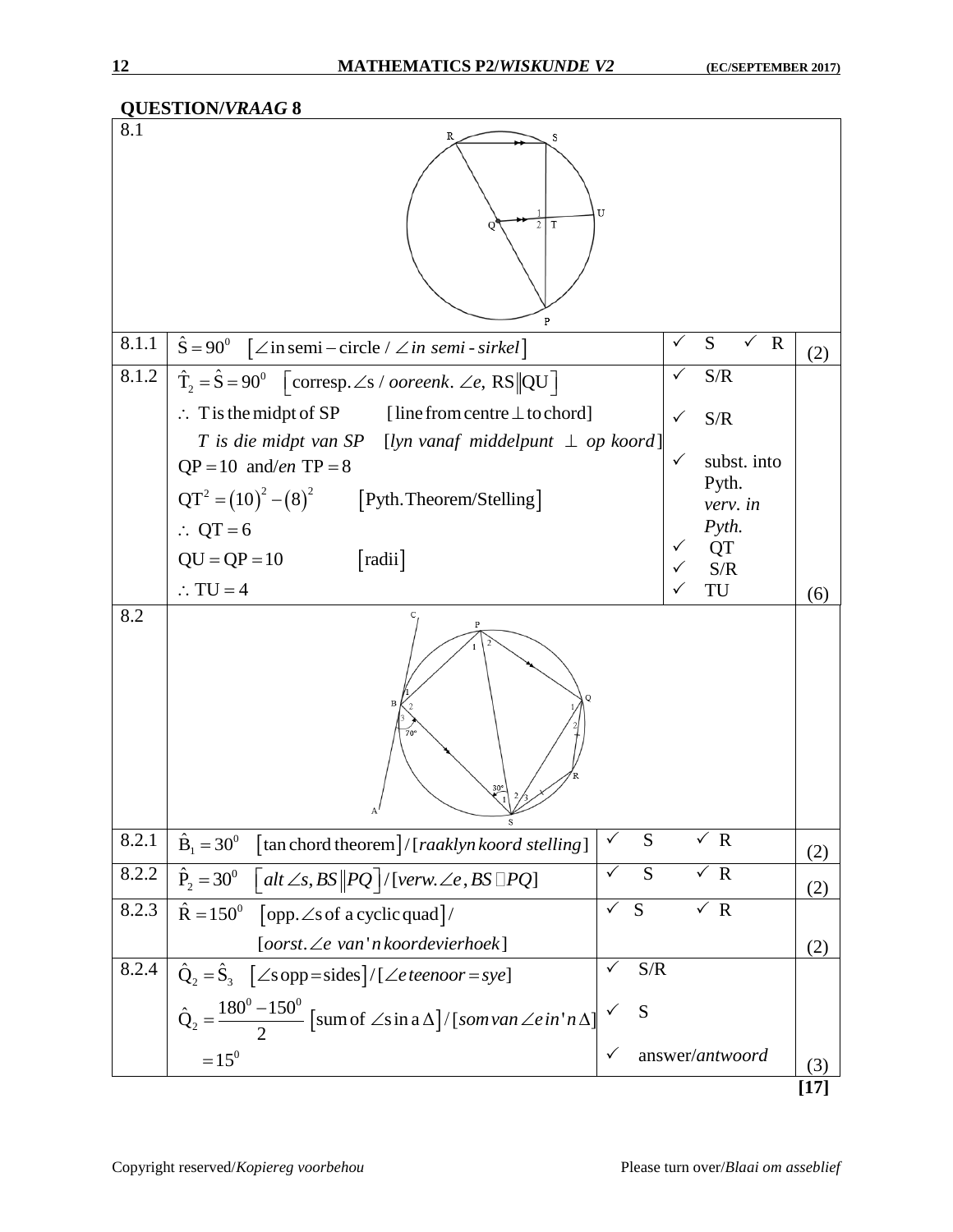**QUESTION/***VRAAG* **9** 9.1  $\hat{O}_1 = \hat{P}_1 + A$  and / en  $\hat{O}_2 = \hat{P}_2 + \hat{B} \ \ \big[ {\rm ext} \angle \textrm{of a} \, \Delta \big]/ \big[ \textrm{buite} \, \angle \textrm{van}^* \textrm{n} \, \Delta \big]$  $AO = OP = OB$  [radii]/[*radiusse*]  $\hat{P}_1 = \hat{A}$  and / en  $\hat{P}_2 = \hat{B}$   $[\angle s$  opp=sides]/[ $\angle e$  teenoor = sye]  $\angle AOB = 2(\hat{P}_1 + \hat{P}_2)$  $\therefore$   $\hat{O}_1 = 2\hat{P}_1$  and / en $\hat{O}_2 = 2\hat{P}_2$  $\therefore \hat{O}_1 + \hat{O}_2 = 2\hat{P}_1 + 2\hat{P}_2$  $=2A\hat{P}B$  $AO = OP = OB$  $\sqrt{\rm S/R}$  $\sqrt{S/R}$  $\sqrt{S/R}$  $\sqrt{S}$ (4) 9.2 9.2.1  $\hat{\text{RUT}} = 90^\circ$  [ $\angle$  in a semi – circle]/[ $\angle$  in 'n semi – sirkel]  $\int_0^0$  [line from centre to midpoint]  $\therefore$ RU $\parallel$ SY [corresp. $\angle$ s = ]/[*ooreenk*. $\angle$ e =]  $\hat{X}_1 = 90^\circ$  [line from centre to midpoint]/ [ ] *lynvanaf middelpunt na middelpunt* **OR/***OF*  $\angle R\hat{U}T = 90^\circ$   $\left[ \angle \text{in a semi-circle} \right] / \left[ \angle \text{in 'n halwe sirkel} \right]$  $\int_0^0$  [line from centre to the midpoint]  $\therefore$  RU  $\parallel$  SY  $\quad$  [co – int  $\angle$ s supp] / [ko – binne  $\angle$ e suppl.]  $\hat{X}_2 = 90^\circ$  [line from centre to the midpoint]/  $0 \cdot \alpha 0 1 0 0$  $\therefore$  RÛT +  $\hat{X}_2 = 90^0 + 90^0 = 180$ [ ] *lynvanaf diemiddelpunt na diemiddelpunt*  $\sqrt{S}$   $\sqrt{R}$  $\sqrt{S}$   $\sqrt{R}$  $\sqrt{R}$  $\sqrt{S}$  $\sqrt{R}$  $\sqrt{S}$  $\sqrt{R}$  $\sqrt{R}$ (5)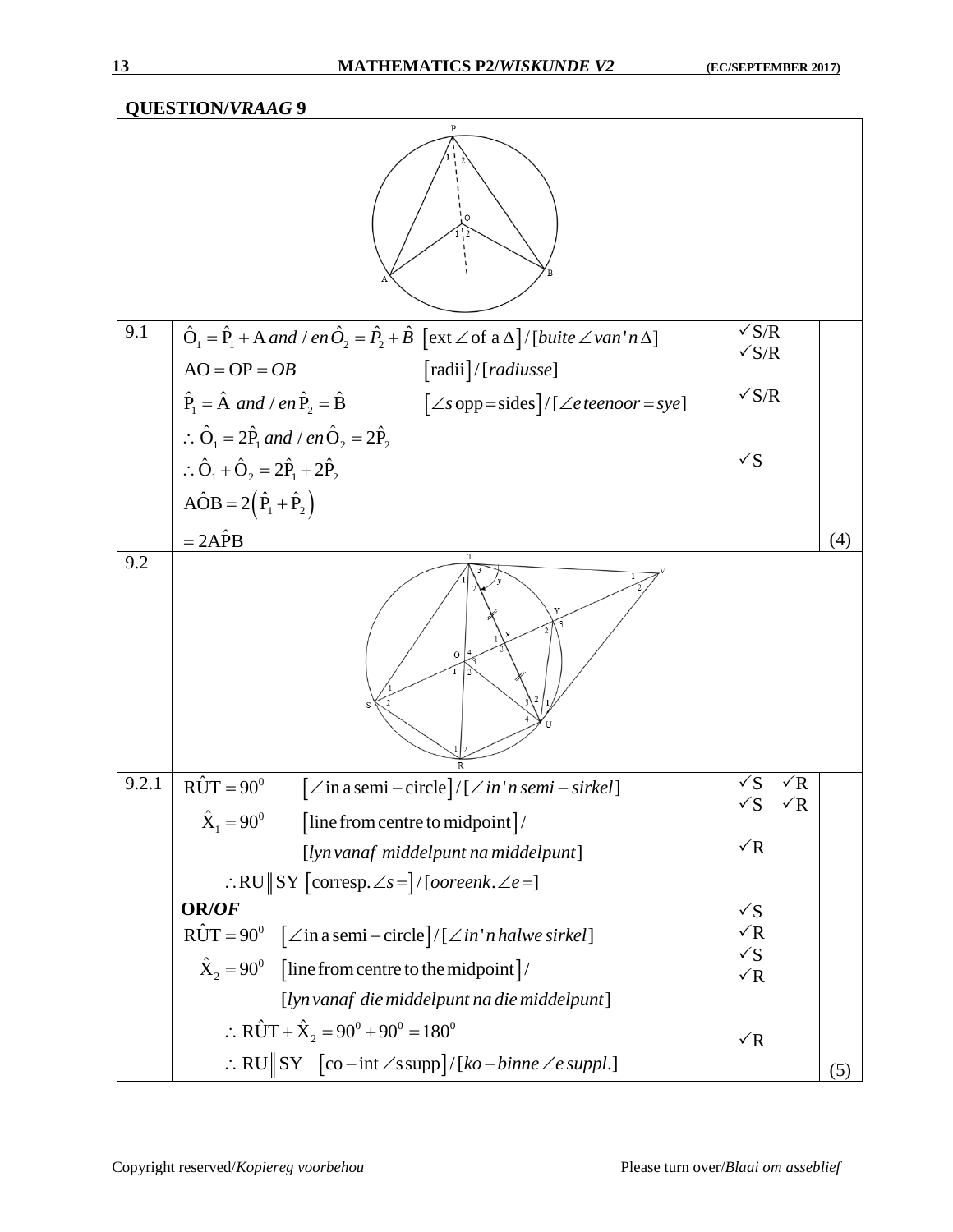| 9.2.2 | $\hat{\mathbf{R}}_2 = y$<br>$\lceil$ tan chord theorem $\lceil$ / $\lceil$ raaklyn koord stelling $\rceil$                                         | $\sqrt{S}$                          | $\sqrt{R}$ |     |
|-------|----------------------------------------------------------------------------------------------------------------------------------------------------|-------------------------------------|------------|-----|
|       | $=\hat{O}_1$ $\qquad \qquad$ $\lceil \text{alt} \angle s, \text{RU} \rceil \text{ST} \rceil / [\text{verw.} \angle e, \text{RU} \rceil \text{SY}]$ | $\sqrt{S}$                          | $\sqrt{R}$ |     |
|       | $\therefore \hat{T}_1 = \frac{1}{2} \hat{O}_1$ [ $\angle$ at centre = twice $\angle$ at circumf.]                                                  | $\sqrt{R}$                          |            |     |
|       | $[middelpunts \angle = twoemaal omtrekshoek]$                                                                                                      |                                     |            |     |
|       | $=\frac{1}{2}y$                                                                                                                                    |                                     |            | (5) |
| 9.2.3 | $\hat{O}_4 = y = \hat{O}_1$ [vert opp. $\angle$ s]/[regoorst. $\angle$ e]                                                                          | $\sqrt{S}$<br>$\sqrt{S}$ $\sqrt{R}$ | $\sqrt{R}$ |     |
|       | $T\hat{U}V = y$<br>$\lceil \tan \text{from same point} = \text{in length} \rceil$                                                                  |                                     |            |     |
|       | [raaklyne vanaf dieselfde punt is = in lengte]                                                                                                     | $\sqrt{R}$                          |            |     |
|       | $\therefore$ TOUV is a cyclic quad<br>[converse same segment]                                                                                      |                                     |            |     |
|       | TOUV is 'n koordevierhoek [omgekeerde dieselfde segment]                                                                                           |                                     |            |     |
|       | <b>OR/OF</b>                                                                                                                                       |                                     |            |     |
|       | $\hat{VTO} = 90^\circ$<br>$\lceil \tan \perp \text{radius} \rceil / \lceil \text{reaklyn} \perp \text{radius} \rceil$                              | $\sqrt{S}$                          | $\sqrt{R}$ |     |
|       | $V\hat{U}O = 90^{\circ}$<br>$\lceil \tan \perp \text{radius} \rceil / \lfloor \text{reaklyn} \perp \text{radius} \rfloor$                          | $\sqrt{S}$                          | $\sqrt{R}$ |     |
|       | $\therefore$ VTO + VÛO = 180 <sup>0</sup>                                                                                                          | $\sqrt{R}$                          |            |     |
|       | $\therefore$ TOUV is a cyclic quad [converse opp $\angle$ s of cyclic quad.supp]                                                                   |                                     |            |     |
|       | TOUV is 'n koordevierhoek [omgekeerde teenoorst. ∠e van koordevierhoek]                                                                            |                                     |            |     |
|       |                                                                                                                                                    |                                     |            | (5) |
|       |                                                                                                                                                    |                                     |            |     |